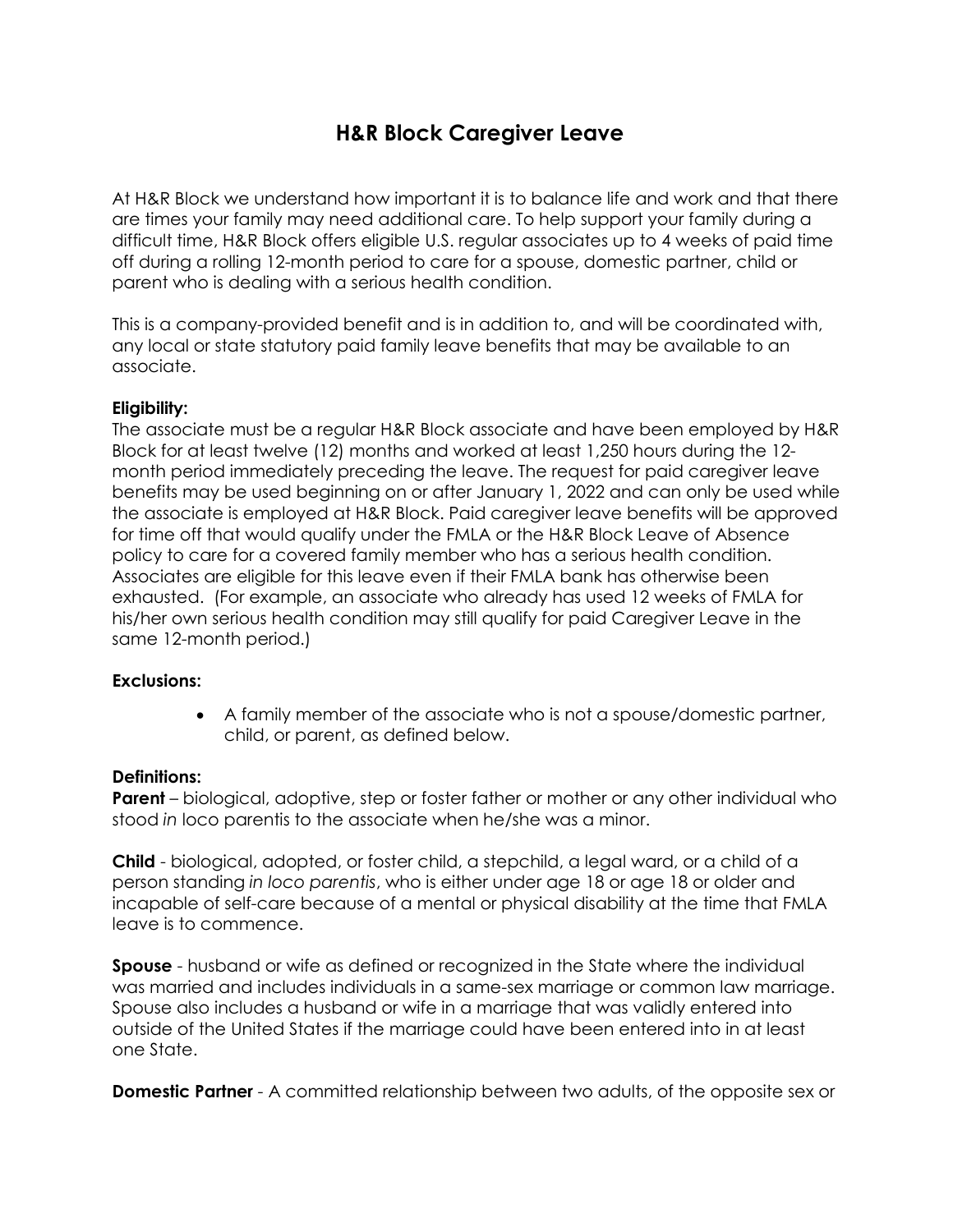same sex, that meets all the requirements set out in, and has been documented by submitting, an Affidavit of Domestic Partnership to H&R Block.

## **Policy:**

Effective January 1, 2022, H&R Block will provide up to 4 weeks of paid time off during a rolling 12 month period to care for a covered family member with a serious health condition.

- Applying for Leave. Associates are required to apply for and be approved for FMLA (or for equivalent leave under the H&R Block Leave of Absence Policy) to care for a family member with a serious health condition to be entitled to the paid caregiver leave benefit. Associate may be required to submit documentation of the need to care for the family member, to the extent allowed by law. Associates can contact NY Life for information on FMLA and other local or state leaves at 888-842-4462. H&R Block will not interfere with, restrain, or deny the exercise of, or the attempt to exercise, any right provided under this policy. H&R Block will not discharge, or in any other manner discriminate against, any individual for opposing any practice prohibited by this policy.
- How this works with other Leaves. Paid caregiver leave must be taken concurrently with other available leave to the extent allowed by law and will not be granted consecutively unless required by law.
- Notice of Intent to Take Leave. Associate should inform their people leader of their leave plans at least thirty (30) days in advance [absent extenuating circumstances].
- Leave Taken as Blocks of Time. Associates may take the paid caregiver leave benefits intermittently, but in no less than four-hour blocks of time.
- How this works with PTO/Vacation/Sick Leave. Paid caregiver leave is separate from paid time off, vacation and/or sick leave, and in general cannot be used concurrently unless concurrent use is specifically allowed by law. Additionally, the Company will not grant paid caregiver leave consecutively with paid time off, vacation and/or sick leave unless required by law.
- Payments. Caregiver leave will be paid through H&R Block payroll on regular payroll dates subject to normal withholdings. Any elected deductions, including the H&R Block Retirement Savings (401(k)) Plan, will continue.
- Termination. Upon termination of employment, associates are not eligible for payment of any unused caregiver leave.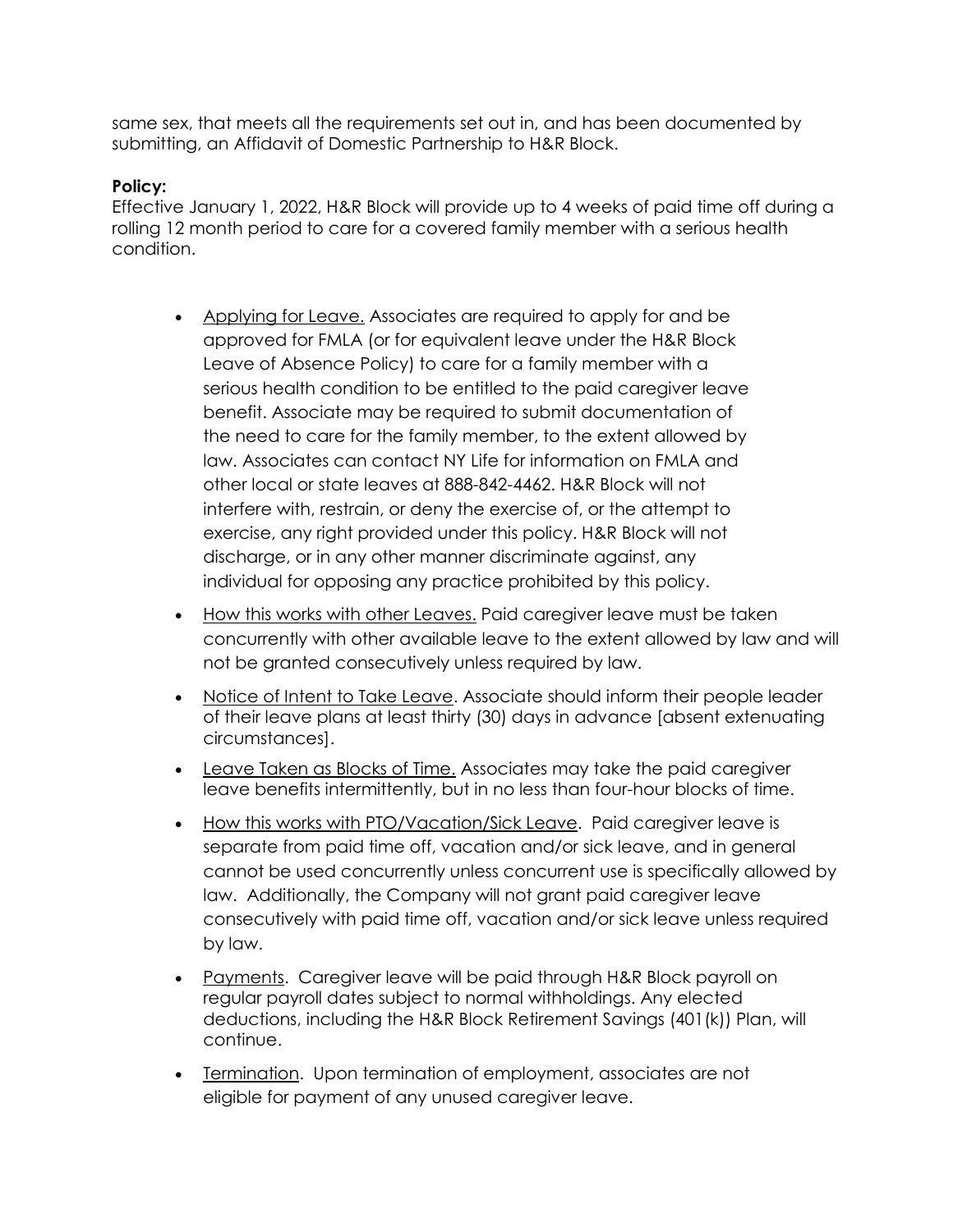- Coordinating Leave Time. If both parents work for H&R Block, both parents can take paid caregiver leave to care for a child with a serious health condition under this policy, but are expected to coordinate their leave time off in a manner beneficial to the business, to the extent allowed by law.
- How this works with State Paid Family Leave. Paid caregiver leave will be coordinated with paid family leave provided through state paid family leave programs (PFL) to the extent allowed by law. Accordingly, to be eligible for this benefit, associates are expected to apply for available PFL benefits. Paid caregiver leave will function as a top up to 100% base pay for up to four (4) weeks (meaning, the combination of state or local leave and caregiver leave provided by H&R Block, will in no instance be more than 100% of pay). State specific guidance is noted below:
	- Washington: For associates working in Washington, paid caregiver leave will be a supplemental benefit to Washington Paid Family and Medical Leave. An associate may not receive more caregiver leave pay under the H&R Block Parental Leave Policy than will be required to provide the associate with a total of 100% of his/her base pay for the absence.
	- District of Columbia: H&R Block will coordinate paid caregiver leave benefits by estimating what the associate is expected to receive under the District of Columbia PFL and will pay a top up that will bring the associate up to 100% base pay. If the associate receives less PFL than estimated, he/she must promptly inform H&R Block.

### **Process**

Associate responsibilities:

- Discuss the need for caregiver leave with their people leader and People & Culture Business Partner.
- Contact H&R Block's leave administrator, New York Life at 888-842-4462 to initiate the leave process at least thirty (30) days in advance of the needed leave, pending extenuating circumstances.
- Provide any documentation required to New York Life to process the leave.